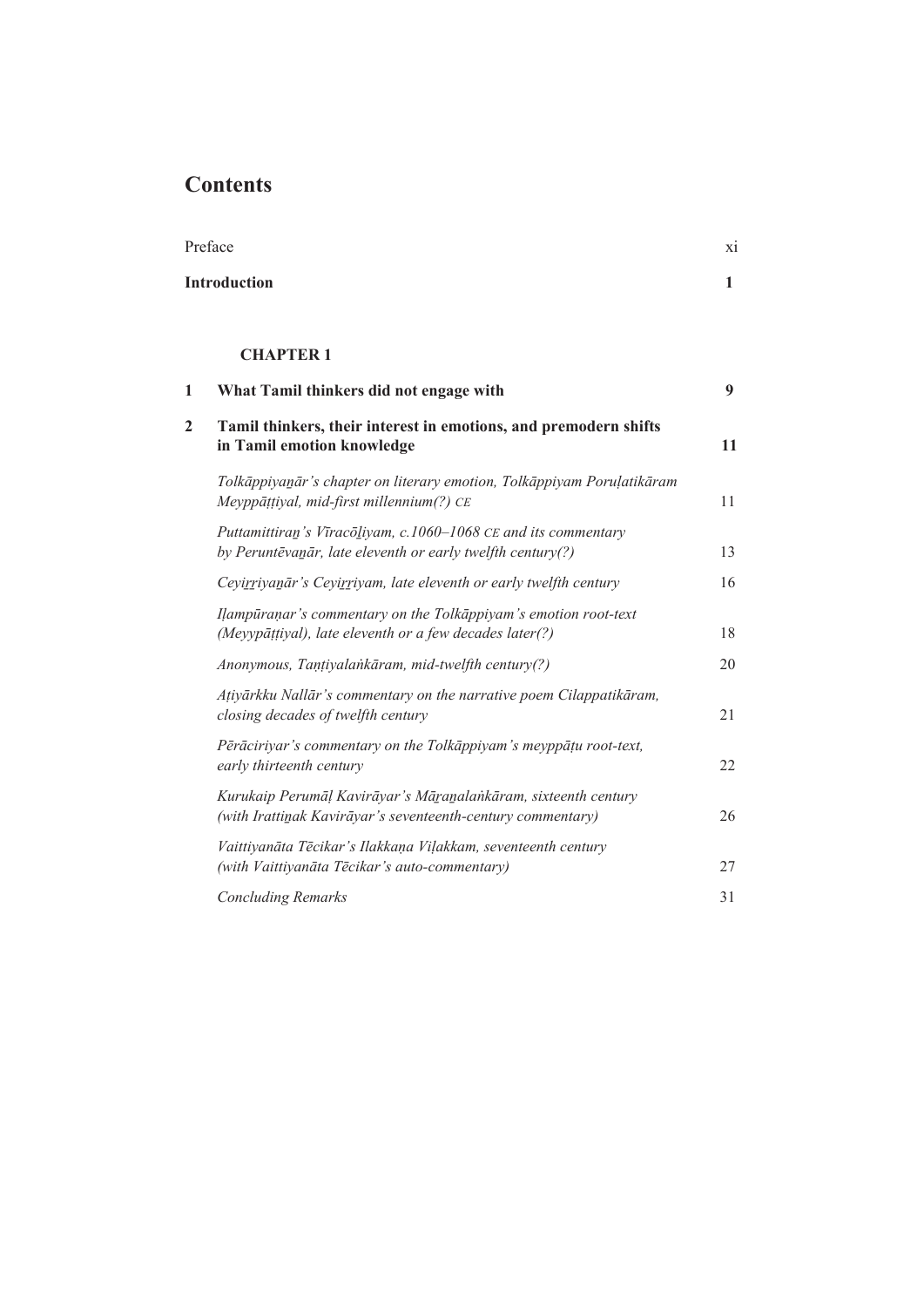| viii           | Theorising Emotions                                                                                                            |    |  |
|----------------|--------------------------------------------------------------------------------------------------------------------------------|----|--|
| $\mathbf{3}$   | Problems in translating Tamil technical writings into English                                                                  | 32 |  |
|                | Temporal and linguistic layers                                                                                                 | 32 |  |
|                | Translation of Tamil technical terms                                                                                           | 33 |  |
|                | <b>CHAPTER 2</b>                                                                                                               |    |  |
| 1              | The state of research on <i>meyppatu</i>                                                                                       | 37 |  |
| $\overline{2}$ | Meyppāțu source readings                                                                                                       | 41 |  |
|                | The Sanskrit foundational treatise on rasa: Bharata's Nātyasāstra<br>(Treatise on Drama), c.300 CE - Core ideas                | 42 |  |
|                | The Tamil root-treatise on meyppāțu: Tolkāppiyam, Poruļatikāram<br>Meyppāṭṭiyal, mid-first millennium $(?) - Core$ ideas       | 44 |  |
|                | Meyppāțu biologised and cuvai introduced: The Vīracōliyam and<br>its commentary - Core ideas                                   | 48 |  |
|                | I. The <i>Porul</i> ('meaning' or poetic content/theme) subchapter and<br>its model of meyppāțu                                | 48 |  |
|                | II. The Alankāram (poetic ornamentation or embellishment)<br>subchapter                                                        | 50 |  |
|                | Meyppāțu upgraded and cuvai altered: The Ceyirriyam - Core ideas                                                               | 54 |  |
|                | The meyppāțu theory expanded and cuvai consolidated: Ilampūraņar<br>on the Tolkāppiyam Poruļatikāram Meyypāṭṭiyal - Core ideas | 56 |  |
|                | Figures of speech at centre stage: The Tantiyalankāram - Core ideas                                                            | 63 |  |
|                | Visualisation of literature: Atiyārkku Nallār's commentary on<br>the Cilappatikāram - Core ideas                               | 64 |  |
|                | Harmonisation of the meyppāțu problem: Pērāciriyar on the Tolkāppiyam<br>Poruļatikāram Meyppāṭṭiyal - Core ideas               | 66 |  |
|                | Meyppāțu and cuvai theologised: The Māranalankāram of Kurukaip<br>Perumāļ Kavirāyar (and its commentary) - Core ideas          | 81 |  |